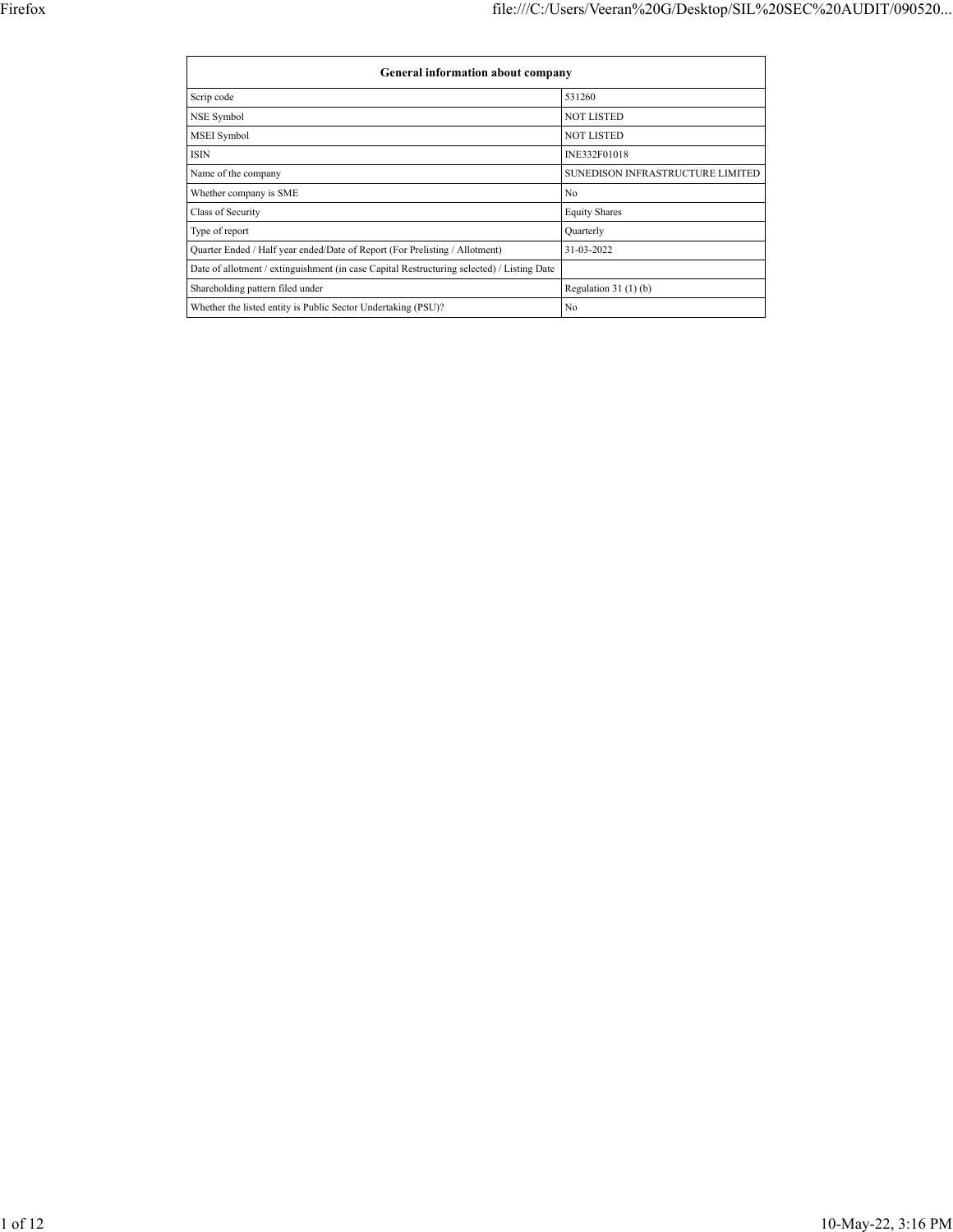|            | <b>Declaration</b>                                                                        |                |                                |                       |                            |  |  |  |  |  |  |  |  |
|------------|-------------------------------------------------------------------------------------------|----------------|--------------------------------|-----------------------|----------------------------|--|--|--|--|--|--|--|--|
| Sr.<br>No. | Particular                                                                                | Yes/No         | Promoter and<br>Promoter Group | Public<br>shareholder | Non Promoter-Non<br>Public |  |  |  |  |  |  |  |  |
| 1          | Whether the Listed Entity has issued any partly paid up<br>shares?                        | N <sub>0</sub> | No                             | N <sub>0</sub>        | No                         |  |  |  |  |  |  |  |  |
| 2          | Whether the Listed Entity has issued any Convertible<br>Securities?                       | N <sub>0</sub> | No                             | N <sub>0</sub>        | No                         |  |  |  |  |  |  |  |  |
| 3          | Whether the Listed Entity has issued any Warrants?                                        | N <sub>0</sub> | No                             | No                    | No                         |  |  |  |  |  |  |  |  |
| 4          | Whether the Listed Entity has any shares against which<br>depository receipts are issued? | N <sub>0</sub> | No                             | N <sub>0</sub>        | No                         |  |  |  |  |  |  |  |  |
| 5          | Whether the Listed Entity has any shares in locked-in?                                    | No             | No                             | No                    | No                         |  |  |  |  |  |  |  |  |
| 6          | Whether any shares held by promoters are pledge or<br>otherwise encumbered?               | N <sub>0</sub> | No                             |                       |                            |  |  |  |  |  |  |  |  |
| 7          | Whether company has equity shares with differential<br>voting rights?                     | N <sub>0</sub> | No                             | N <sub>0</sub>        | No                         |  |  |  |  |  |  |  |  |
| 8          | Whether the listed entity has any significant beneficial<br>owner?                        | Yes            |                                |                       |                            |  |  |  |  |  |  |  |  |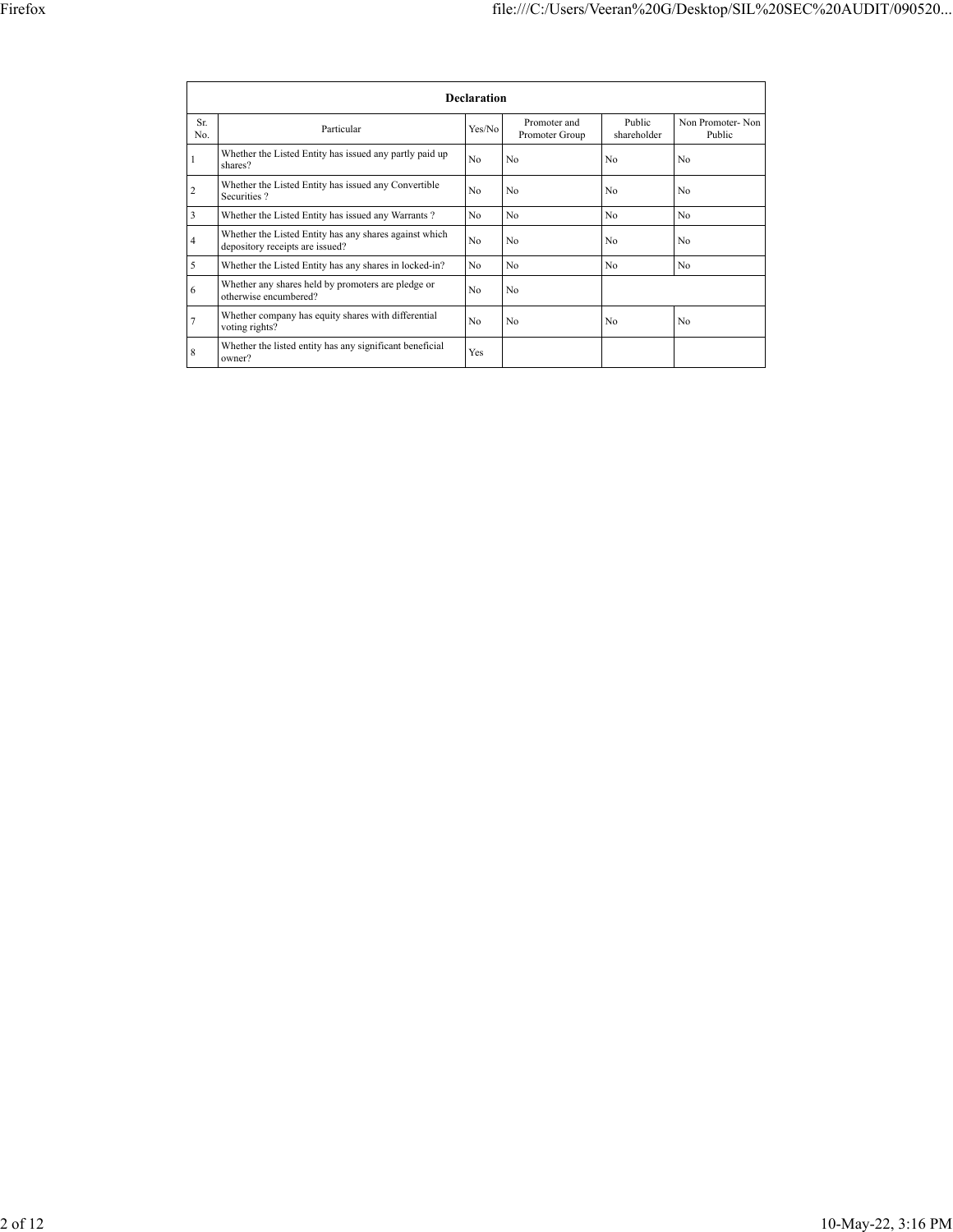|                 | <b>Table I - Summary Statement holding of specified securities</b> |                                  |                                                          |                             |                          |                                  |                                                                                                                              |                                                                  |               |                           |                     |  |  |
|-----------------|--------------------------------------------------------------------|----------------------------------|----------------------------------------------------------|-----------------------------|--------------------------|----------------------------------|------------------------------------------------------------------------------------------------------------------------------|------------------------------------------------------------------|---------------|---------------------------|---------------------|--|--|
|                 |                                                                    |                                  | No. of<br>fully paid<br>up equity<br>shares<br>held (IV) | No. Of<br>Partly            | No. Of<br>shares         | Total nos.<br>shares held        | Shareholding as<br>a % of total no.<br>of shares<br>(calculated as<br>per SCRR,<br>1957) (VIII) As<br>$a\%$ of<br>$(A+B+C2)$ | Number of Voting Rights held in each<br>class of securities (IX) |               |                           |                     |  |  |
| Category<br>(I) | Category of<br>shareholder<br>(II)                                 | Nos. Of<br>shareholders<br>(III) |                                                          | paid-up<br>equity<br>shares | underlying<br>Depository | $(VII) =$<br>$(IV)+(V)+$<br>(VI) |                                                                                                                              |                                                                  |               | No of Voting (XIV) Rights | Total as a          |  |  |
|                 |                                                                    |                                  |                                                          | held<br>(V)                 | Receipts<br>(VI)         |                                  |                                                                                                                              | Class<br>eg: X                                                   | Class<br>eg:y | Total                     | $%$ of<br>$(A+B+C)$ |  |  |
| (A)             | Promoter &<br>Promoter<br>Group                                    | $\overline{c}$                   | 3367425                                                  |                             |                          | 3367425                          | 75                                                                                                                           | 3367425                                                          |               | 3367425                   | 75                  |  |  |
| (B)             | Public                                                             | 860                              | 1122475                                                  |                             |                          | 1122475                          | 25                                                                                                                           | 1122475                                                          |               | 1122475                   | 25                  |  |  |
| (C)             | Non.<br>Promoter-<br>Non Public                                    |                                  |                                                          |                             |                          |                                  |                                                                                                                              |                                                                  |               |                           |                     |  |  |
| (C1)            | <b>Shares</b><br>underlying<br>DR <sub>s</sub>                     |                                  |                                                          |                             |                          |                                  |                                                                                                                              |                                                                  |               |                           |                     |  |  |
| (C2)            | Shares held<br>bv<br>Employee<br>Trusts                            |                                  |                                                          |                             |                          |                                  |                                                                                                                              |                                                                  |               |                           |                     |  |  |
|                 | Total                                                              | 862                              | 4489900                                                  |                             |                          | 4489900                          | 100                                                                                                                          | 4489900                                                          |               | 4489900                   | 100                 |  |  |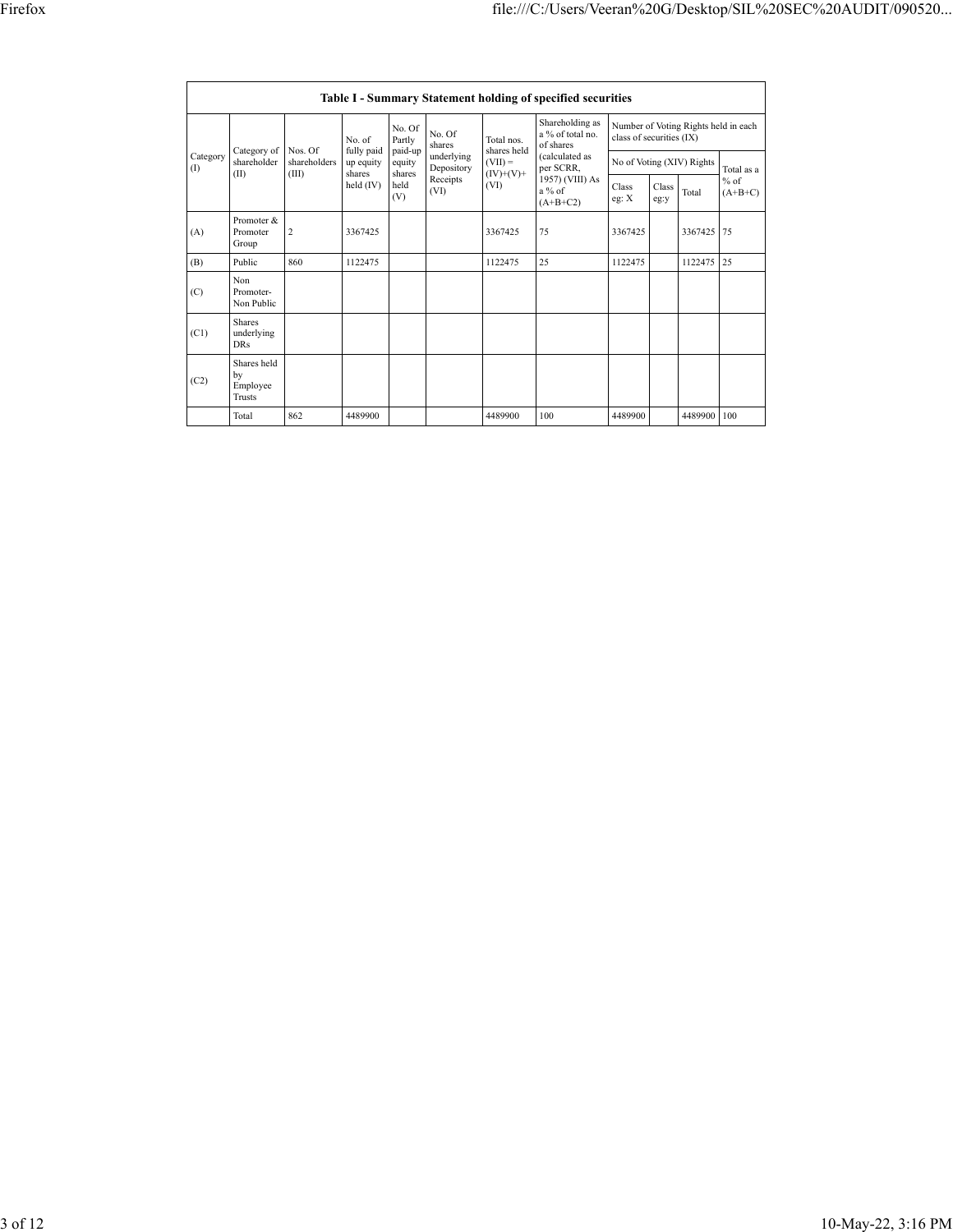|  |                        |                                                |                                                                                  |                                                                             |                                                                                                               | <b>Table I - Summary Statement holding of specified securities</b>                                         |            |                                                |                         |                                                    |                                       |
|--|------------------------|------------------------------------------------|----------------------------------------------------------------------------------|-----------------------------------------------------------------------------|---------------------------------------------------------------------------------------------------------------|------------------------------------------------------------------------------------------------------------|------------|------------------------------------------------|-------------------------|----------------------------------------------------|---------------------------------------|
|  | Category<br>(I)<br>(A) | Category of<br>shareholder<br>(II)             | No. Of<br>Shares<br>Underlying<br>Outstanding<br>convertible<br>securities $(X)$ | No. of<br><b>Shares</b><br>Underlying<br>Outstanding<br>Warrants<br>$(X_i)$ | No. Of Shares<br>Underlying<br>Outstanding<br>convertible<br>securities and<br>No. Of<br>Warrants (Xi)<br>(a) | Shareholding, as<br>a % assuming full<br>conversion of<br>convertible<br>securities (as a<br>percentage of |            | Number of<br>Locked in<br>shares (XII)         | <b>Shares</b><br>(XIII) | Number of<br>pledged or<br>otherwise<br>encumbered | Number of<br>equity shares<br>held in |
|  |                        |                                                |                                                                                  |                                                                             |                                                                                                               | diluted share<br>capital) $(XI)$ =<br>$(VII)+(X)$ As a %<br>of $(A+B+C2)$                                  | No.<br>(a) | As a $\%$<br>of total<br>Shares<br>held<br>(b) | No.<br>(a)              | As a %<br>of total<br>Shares<br>held(b)            | dematerialized<br>form (XIV)          |
|  |                        | Promoter &<br>Promoter<br>Group                |                                                                                  |                                                                             |                                                                                                               | 75                                                                                                         |            |                                                |                         |                                                    | 3367425                               |
|  | (B)                    | Public                                         |                                                                                  |                                                                             |                                                                                                               | 25                                                                                                         |            |                                                |                         |                                                    | 775065                                |
|  | (C)                    | Non<br>Promoter-<br>Non Public                 |                                                                                  |                                                                             |                                                                                                               |                                                                                                            |            |                                                |                         |                                                    |                                       |
|  | (C1)                   | <b>Shares</b><br>underlying<br><b>DRs</b>      |                                                                                  |                                                                             |                                                                                                               |                                                                                                            |            |                                                |                         |                                                    |                                       |
|  | (C2)                   | Shares held<br>by<br>Employee<br><b>Trusts</b> |                                                                                  |                                                                             |                                                                                                               |                                                                                                            |            |                                                |                         |                                                    |                                       |
|  |                        | Total                                          |                                                                                  |                                                                             |                                                                                                               | 100                                                                                                        |            |                                                |                         |                                                    | 4142490                               |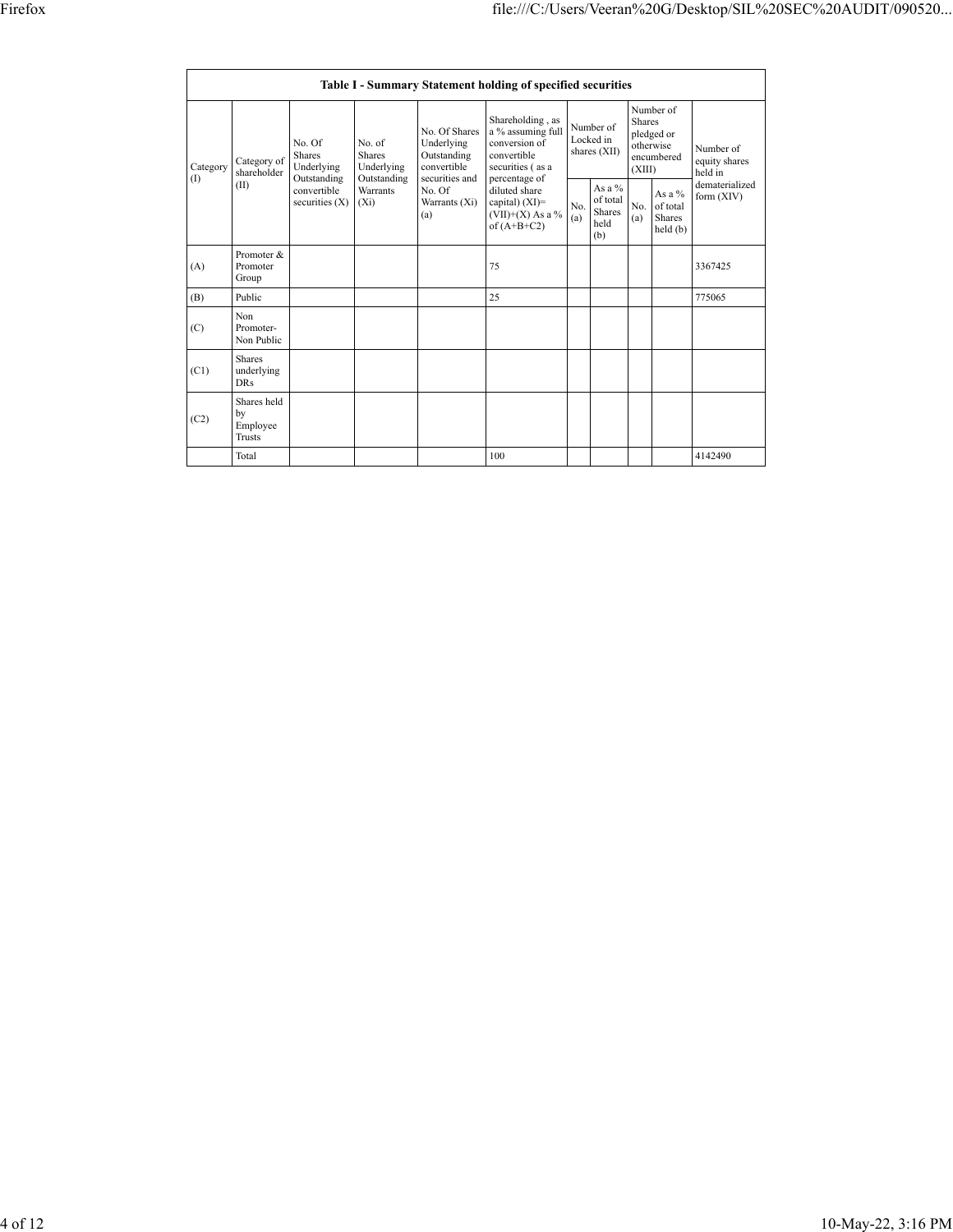$\mathsf{r}$ 

٦

|                                                                                            | Table II - Statement showing shareholding pattern of the Promoter and Promoter Group                                |                                  |                                                |                            |                                                        |                                   |                                                                                  |                           |                 |                                                                  |                                 |
|--------------------------------------------------------------------------------------------|---------------------------------------------------------------------------------------------------------------------|----------------------------------|------------------------------------------------|----------------------------|--------------------------------------------------------|-----------------------------------|----------------------------------------------------------------------------------|---------------------------|-----------------|------------------------------------------------------------------|---------------------------------|
|                                                                                            | Category & Name<br>of the<br>Shareholders (I)                                                                       |                                  | No. of<br>fully<br>paid up<br>equity<br>shares | No.<br><b>Of</b><br>Partly | No. Of                                                 | Total nos.<br>shares              | Shareholding<br>as a % of<br>total no. of                                        |                           |                 | Number of Voting Rights held in<br>each class of securities (IX) |                                 |
| Sr.                                                                                        |                                                                                                                     | Nos. Of<br>shareholders<br>(III) |                                                | paid-<br>up<br>equity      | shares<br>underlying<br>Depository<br>Receipts<br>(VI) | held (VII)<br>$(IV)+(V)+$<br>(VI) | shares<br>(calculated as<br>per SCRR,<br>1957) (VIII)<br>As a % of<br>$(A+B+C2)$ | No of Voting (XIV) Rights | Total<br>as a % |                                                                  |                                 |
|                                                                                            |                                                                                                                     |                                  | held<br>(IV)                                   | shares<br>held<br>(V)      |                                                        |                                   |                                                                                  | Class eg:<br>Х            | Class<br>eg:y   | Total                                                            | of<br>Total<br>Voting<br>rights |
| A                                                                                          | Table II - Statement showing shareholding pattern of the Promoter and Promoter Group                                |                                  |                                                |                            |                                                        |                                   |                                                                                  |                           |                 |                                                                  |                                 |
| (1)                                                                                        | Indian                                                                                                              |                                  |                                                |                            |                                                        |                                   |                                                                                  |                           |                 |                                                                  |                                 |
| (a)                                                                                        | Individuals/Hindu<br>undivided Family                                                                               | $\mathbf{0}$                     | $\overline{0}$                                 |                            |                                                        | $\boldsymbol{0}$                  | $\boldsymbol{0}$                                                                 | $\boldsymbol{0}$          |                 | $\mathbf{0}$                                                     | $\mathbf{0}$                    |
| (d)                                                                                        | Any Other<br>(specify)                                                                                              | $\overline{c}$                   | 3367425                                        |                            |                                                        | 3367425                           | 75                                                                               | 3367425                   |                 | 3367425                                                          | 75                              |
| Sub-Total<br>(A)(1)                                                                        |                                                                                                                     | $\overline{c}$                   | 3367425                                        |                            |                                                        | 3367425                           | 75                                                                               | 3367425                   |                 | 3367425                                                          | 75                              |
| (2)                                                                                        | Foreign                                                                                                             |                                  |                                                |                            |                                                        |                                   |                                                                                  |                           |                 |                                                                  |                                 |
| Total<br>Shareholding<br>of Promoter<br>and Promoter<br>Group<br>$(A)=(A)$<br>$(1)+(A)(2)$ |                                                                                                                     | $\sqrt{2}$                       | 3367425                                        |                            |                                                        | 3367425                           | 75                                                                               | 3367425                   |                 | 3367425                                                          | 75                              |
| B                                                                                          | Table III - Statement showing shareholding pattern of the Public shareholder                                        |                                  |                                                |                            |                                                        |                                   |                                                                                  |                           |                 |                                                                  |                                 |
| (1)                                                                                        | Institutions                                                                                                        |                                  |                                                |                            |                                                        |                                   |                                                                                  |                           |                 |                                                                  |                                 |
| (3)                                                                                        | Non-institutions                                                                                                    |                                  |                                                |                            |                                                        |                                   |                                                                                  |                           |                 |                                                                  |                                 |
| (a(i))                                                                                     | Individuals -<br>i.Individual<br>shareholders<br>holding nominal<br>share capital up to<br>Rs. 2 lakhs.             | 832                              | 627072                                         |                            |                                                        | 627072                            | 13.97                                                                            | 627072                    |                 | 627072                                                           | 13.97                           |
| (a(ii))                                                                                    | Individuals - ii.<br>Individual<br>shareholders<br>holding nominal<br>share capital in<br>excess of Rs. 2<br>lakhs. | 6                                | 347076                                         |                            |                                                        | 347076                            | 7.73                                                                             | 347076                    |                 | 347076                                                           | 7.73                            |
| (e)                                                                                        | Any Other<br>(specify)                                                                                              | 22                               | 148327                                         |                            |                                                        | 148327                            | 3.3                                                                              | 148327                    |                 | 148327                                                           | 3.3                             |
| Sub-Total<br>(B)(3)                                                                        |                                                                                                                     | 860                              | 1122475                                        |                            |                                                        | 1122475                           | 25                                                                               | 1122475                   |                 | 1122475                                                          | 25                              |
| <b>Total Public</b><br>Shareholding<br>$(B)= (B)$<br>$(1)+(B)$<br>$(2)+(B)(3)$             |                                                                                                                     | 860                              | 1122475                                        |                            |                                                        | 1122475                           | 25                                                                               | 1122475                   |                 | 1122475                                                          | 25                              |
| C                                                                                          | Table IV - Statement showing shareholding pattern of the Non Promoter- Non Public shareholder                       |                                  |                                                |                            |                                                        |                                   |                                                                                  |                           |                 |                                                                  |                                 |
| Total (<br>$A+B+C2$ )                                                                      |                                                                                                                     | 862                              | 4489900                                        |                            |                                                        | 4489900                           | 100                                                                              | 4489900                   |                 | 4489900                                                          | 100                             |
| Total<br>$(A+B+C)$                                                                         |                                                                                                                     | 862                              | 4489900                                        |                            |                                                        | 4489900                           | 100                                                                              | 4489900                   |                 | 4489900                                                          | 100                             |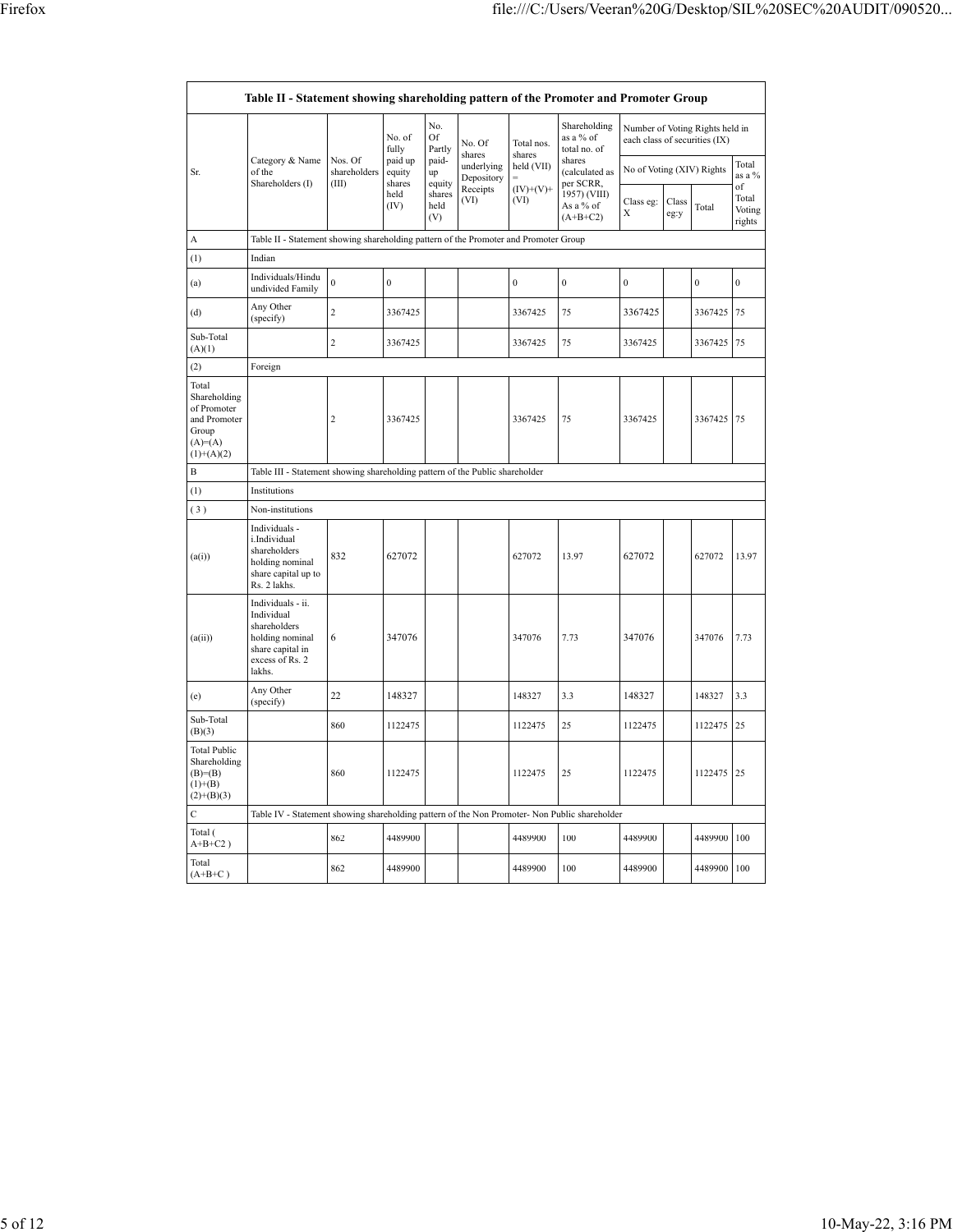$\mathsf{r}$ 

┑

|                                                                                        | Table II - Statement showing shareholding pattern of the Promoter and Promoter Group |                                                                                      |                                                                             |                                                                                                            |                                        |                                           |                                                                        |                                            |                                                         |  |  |  |  |
|----------------------------------------------------------------------------------------|--------------------------------------------------------------------------------------|--------------------------------------------------------------------------------------|-----------------------------------------------------------------------------|------------------------------------------------------------------------------------------------------------|----------------------------------------|-------------------------------------------|------------------------------------------------------------------------|--------------------------------------------|---------------------------------------------------------|--|--|--|--|
| Sr.                                                                                    | No. Of Shares<br>Underlying<br>Outstanding                                           | No. of Shares<br>Underlying<br>Outstanding                                           | No. Of Shares<br>Underlying<br>Outstanding<br>convertible<br>securities and | Shareholding, as a<br>% assuming full<br>conversion of<br>convertible<br>securities (as a<br>percentage of | Number of<br>Locked in<br>shares (XII) |                                           | Number of<br>Shares<br>pledged or<br>otherwise<br>encumbered<br>(XIII) |                                            | Number of<br>equity shares<br>held in<br>dematerialized |  |  |  |  |
|                                                                                        | convertible<br>securities $(X)$                                                      | Warrants $(X_i)$<br>No. Of<br>Warrants (Xi)<br>(a)                                   |                                                                             | diluted share<br>capital) $(XI)$ =<br>$(VII)+(X)$ As a %<br>of $(A+B+C2)$                                  | No.<br>(a)                             | As a $%$<br>of total<br>Shares<br>held(b) | No.<br>(a)                                                             | As a $\%$<br>of total<br>Shares<br>held(b) | form $(XIV)$                                            |  |  |  |  |
| A                                                                                      |                                                                                      | Table II - Statement showing shareholding pattern of the Promoter and Promoter Group |                                                                             |                                                                                                            |                                        |                                           |                                                                        |                                            |                                                         |  |  |  |  |
| (1)                                                                                    | Indian                                                                               |                                                                                      |                                                                             |                                                                                                            |                                        |                                           |                                                                        |                                            |                                                         |  |  |  |  |
| (a)                                                                                    |                                                                                      |                                                                                      |                                                                             | $\mathbf{0}$                                                                                               |                                        |                                           |                                                                        |                                            | $\mathbf{0}$                                            |  |  |  |  |
| (d)                                                                                    |                                                                                      |                                                                                      |                                                                             | 75                                                                                                         |                                        |                                           |                                                                        |                                            | 3367425                                                 |  |  |  |  |
| Sub-Total<br>(A)(1)                                                                    |                                                                                      |                                                                                      |                                                                             | 75                                                                                                         |                                        |                                           |                                                                        |                                            | 3367425                                                 |  |  |  |  |
| (2)                                                                                    | Foreign                                                                              |                                                                                      |                                                                             |                                                                                                            |                                        |                                           |                                                                        |                                            |                                                         |  |  |  |  |
| Total<br>Shareholding of<br>Promoter and<br>Promoter Group<br>$(A)=A)$<br>$(1)+(A)(2)$ |                                                                                      |                                                                                      |                                                                             | 75                                                                                                         |                                        |                                           |                                                                        |                                            | 3367425                                                 |  |  |  |  |
| В                                                                                      |                                                                                      |                                                                                      |                                                                             | Table III - Statement showing shareholding pattern of the Public shareholder                               |                                        |                                           |                                                                        |                                            |                                                         |  |  |  |  |
| (1)                                                                                    | Institutions                                                                         |                                                                                      |                                                                             |                                                                                                            |                                        |                                           |                                                                        |                                            |                                                         |  |  |  |  |
| (3)                                                                                    | Non-institutions                                                                     |                                                                                      |                                                                             |                                                                                                            |                                        |                                           |                                                                        |                                            |                                                         |  |  |  |  |
| (a(i))                                                                                 |                                                                                      |                                                                                      |                                                                             | 13.97                                                                                                      |                                        |                                           |                                                                        |                                            | 318862                                                  |  |  |  |  |
| (a(ii))                                                                                |                                                                                      |                                                                                      |                                                                             | 7.73                                                                                                       |                                        |                                           |                                                                        |                                            | 326776                                                  |  |  |  |  |
| (e)                                                                                    |                                                                                      |                                                                                      |                                                                             | 3.3                                                                                                        |                                        |                                           |                                                                        |                                            | 129427                                                  |  |  |  |  |
| Sub-Total<br>(B)(3)                                                                    |                                                                                      |                                                                                      |                                                                             | 25                                                                                                         |                                        |                                           |                                                                        |                                            | 775065                                                  |  |  |  |  |
| <b>Total Public</b><br>Shareholding<br>$(B)=(B)(1)+(B)$<br>$(2)+(B)(3)$                |                                                                                      |                                                                                      |                                                                             | 25                                                                                                         |                                        |                                           |                                                                        |                                            | 775065                                                  |  |  |  |  |
| $\mathbf C$                                                                            |                                                                                      |                                                                                      |                                                                             | Table IV - Statement showing shareholding pattern of the Non Promoter- Non Public shareholder              |                                        |                                           |                                                                        |                                            |                                                         |  |  |  |  |
| Total (<br>$A+B+C2$ )                                                                  |                                                                                      |                                                                                      |                                                                             | 100                                                                                                        |                                        |                                           |                                                                        |                                            | 4142490                                                 |  |  |  |  |
| Total $(A+B+C)$                                                                        |                                                                                      |                                                                                      |                                                                             | 100                                                                                                        |                                        |                                           |                                                                        |                                            | 4142490                                                 |  |  |  |  |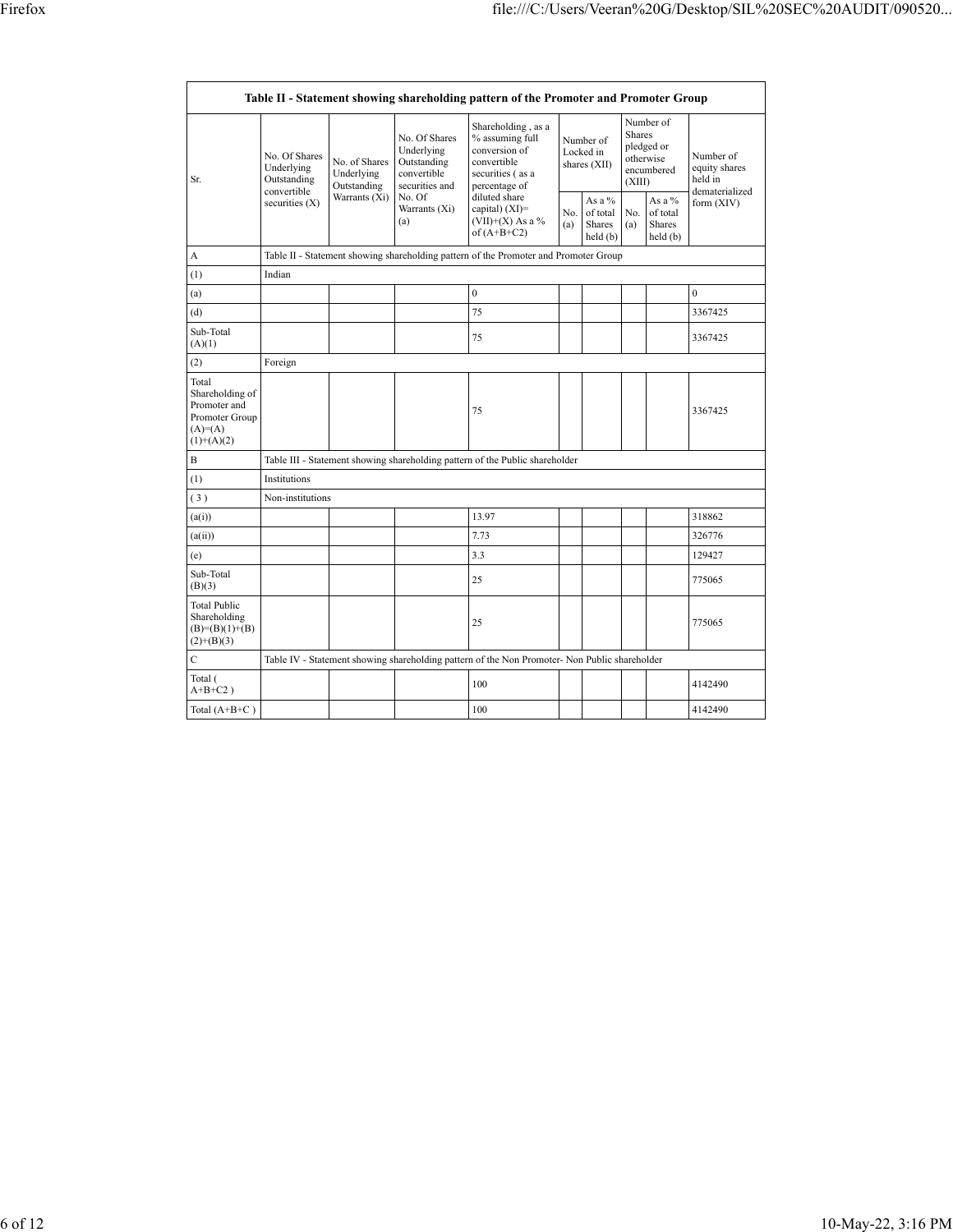|                                                                                                                      | Individuals/Hindu undivided Family                            |                    |                  |                       |  |  |  |  |  |  |  |  |
|----------------------------------------------------------------------------------------------------------------------|---------------------------------------------------------------|--------------------|------------------|-----------------------|--|--|--|--|--|--|--|--|
| Searial No.                                                                                                          | $\mathbf{1}$                                                  | $\overline{c}$     | 3                |                       |  |  |  |  |  |  |  |  |
| Name of the<br>Shareholders (I)                                                                                      | <b>T.ANIL JAIN</b>                                            | <b>DIMPLE JAIN</b> | UGAMDEVI JAIN    | Click here to go back |  |  |  |  |  |  |  |  |
| PAN(II)                                                                                                              | AADPA8582A                                                    | AEIPD3757K         | AAHPJ0840J       | Total                 |  |  |  |  |  |  |  |  |
| No. of fully paid<br>up equity shares<br>held (IV)                                                                   | $\boldsymbol{0}$                                              | $\boldsymbol{0}$   | $\boldsymbol{0}$ | $\boldsymbol{0}$      |  |  |  |  |  |  |  |  |
| No. Of Partly paid-<br>up equity shares<br>held (V)                                                                  |                                                               |                    |                  |                       |  |  |  |  |  |  |  |  |
| No. Of shares<br>underlying<br>Depository<br>Receipts (VI)                                                           |                                                               |                    |                  |                       |  |  |  |  |  |  |  |  |
| Total nos. shares<br>held $(VII) =$<br>$(IV)+(V)+(VI)$                                                               | $\boldsymbol{0}$                                              | $\boldsymbol{0}$   | $\boldsymbol{0}$ | $\boldsymbol{0}$      |  |  |  |  |  |  |  |  |
| Shareholding as a<br>% of total no. of<br>shares (calculated<br>as per SCRR,<br>1957) (VIII) As a<br>% of $(A+B+C2)$ | $\boldsymbol{0}$                                              | $\boldsymbol{0}$   | $\boldsymbol{0}$ | $\boldsymbol{0}$      |  |  |  |  |  |  |  |  |
|                                                                                                                      | Number of Voting Rights held in each class of securities (IX) |                    |                  |                       |  |  |  |  |  |  |  |  |
| Class eg:X                                                                                                           | $\boldsymbol{0}$                                              | $\boldsymbol{0}$   | $\boldsymbol{0}$ | $\boldsymbol{0}$      |  |  |  |  |  |  |  |  |
| Class eg:y                                                                                                           |                                                               |                    |                  |                       |  |  |  |  |  |  |  |  |
| Total                                                                                                                | $\boldsymbol{0}$                                              | $\boldsymbol{0}$   | $\boldsymbol{0}$ | $\boldsymbol{0}$      |  |  |  |  |  |  |  |  |
| Total as a % of<br>Total Voting rights                                                                               | $\boldsymbol{0}$                                              | $\boldsymbol{0}$   | $\boldsymbol{0}$ | $\boldsymbol{0}$      |  |  |  |  |  |  |  |  |
| No. Of Shares<br>Underlying<br>Outstanding<br>convertible<br>securities (X)                                          |                                                               |                    |                  |                       |  |  |  |  |  |  |  |  |
| No. of Shares<br>Underlying<br>Outstanding<br>Warrants (Xi)                                                          |                                                               |                    |                  |                       |  |  |  |  |  |  |  |  |
| No. Of Shares<br>Underlying<br>Outstanding<br>convertible<br>securities and No.<br>Of Warrants (Xi)<br>(a)           |                                                               |                    |                  |                       |  |  |  |  |  |  |  |  |
| Shareholding, as a<br>% assuming full<br>conversion of<br>convertible<br>securities (as a                            |                                                               |                    |                  |                       |  |  |  |  |  |  |  |  |
| percentage of<br>diluted share<br>capital) (XI)=<br>$(VII)+(Xi)(a)$ As a<br>% of $(A+B+C2)$                          | $\boldsymbol{0}$                                              | $\boldsymbol{0}$   | $\boldsymbol{0}$ | $\boldsymbol{0}$      |  |  |  |  |  |  |  |  |
| Number of Locked in shares (XII)                                                                                     |                                                               |                    |                  |                       |  |  |  |  |  |  |  |  |
| No. (a)                                                                                                              |                                                               |                    |                  |                       |  |  |  |  |  |  |  |  |
| As a % of total<br>Shares held (b)                                                                                   |                                                               |                    |                  |                       |  |  |  |  |  |  |  |  |
|                                                                                                                      | Number of Shares pledged or otherwise encumbered (XIII)       |                    |                  |                       |  |  |  |  |  |  |  |  |
| No. (a)                                                                                                              |                                                               |                    |                  |                       |  |  |  |  |  |  |  |  |
| As a % of total<br>Shares held (b)                                                                                   |                                                               |                    |                  |                       |  |  |  |  |  |  |  |  |
| Number of equity<br>shares held in<br>dematerialized<br>form $(XIV)$                                                 | $\boldsymbol{0}$                                              | $\boldsymbol{0}$   | 0                | $\boldsymbol{0}$      |  |  |  |  |  |  |  |  |
| Reason for not providing PAN                                                                                         |                                                               |                    |                  |                       |  |  |  |  |  |  |  |  |
| Reason for not<br>providing PAN                                                                                      |                                                               |                    |                  |                       |  |  |  |  |  |  |  |  |
| Shareholder type                                                                                                     | Promoter                                                      | Promoter           | Promoter         |                       |  |  |  |  |  |  |  |  |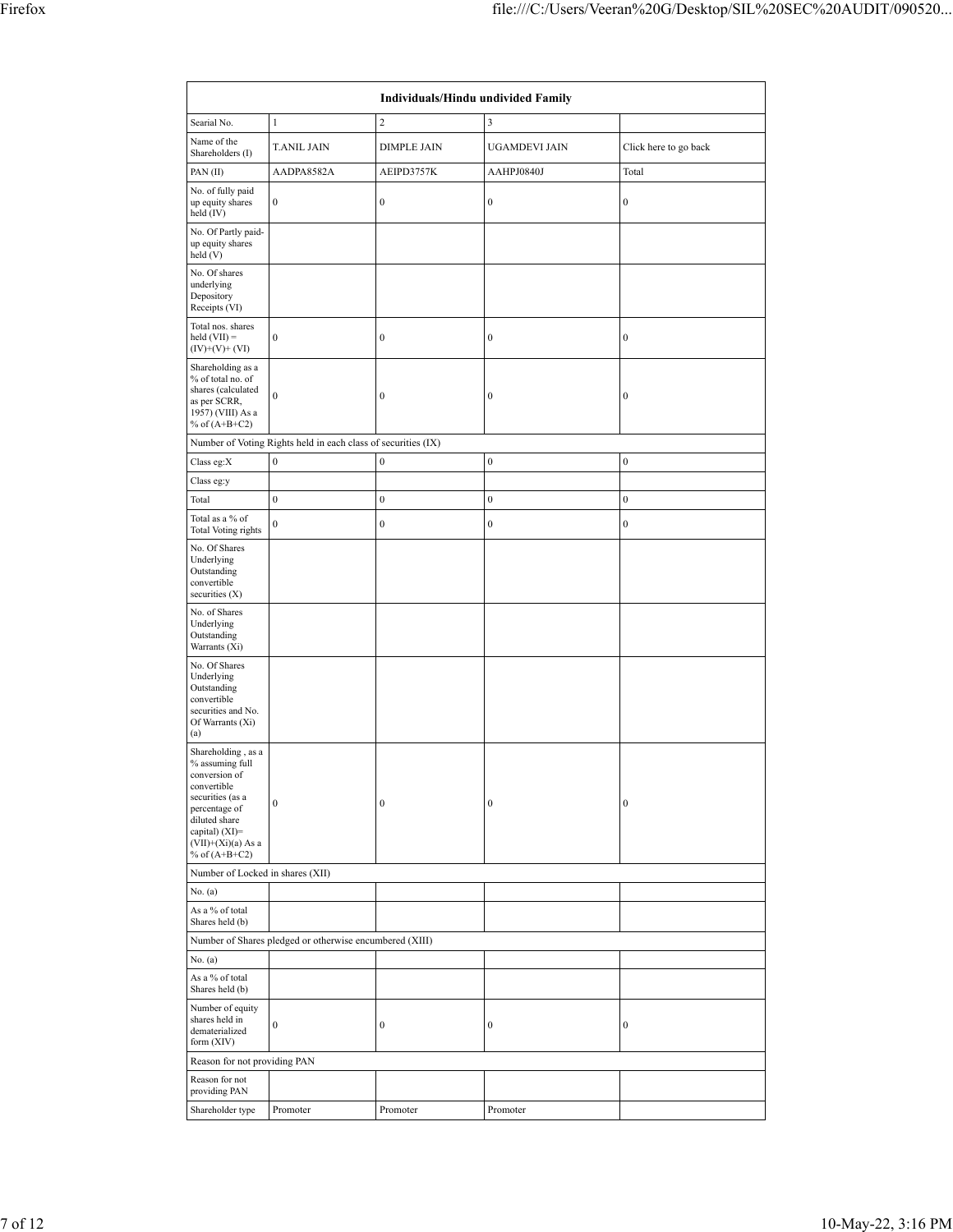| Any Other (specify)                                                                                                                                                 |                                                               |                                                 |                          |  |  |  |  |  |  |  |  |
|---------------------------------------------------------------------------------------------------------------------------------------------------------------------|---------------------------------------------------------------|-------------------------------------------------|--------------------------|--|--|--|--|--|--|--|--|
| Searial No.                                                                                                                                                         | $\mathbf{1}$                                                  | $\overline{c}$                                  |                          |  |  |  |  |  |  |  |  |
| Category                                                                                                                                                            | <b>Bodies Corporate</b>                                       | <b>Bodies Corporate</b>                         | Click here to go<br>back |  |  |  |  |  |  |  |  |
| Name of the<br>Shareholders (I)                                                                                                                                     | SHERISHA TECHNOLOGIES PVT.<br><b>LTD</b>                      | AVYAN RENEWABLE SOLAR PRIVATE<br><b>LIMITED</b> |                          |  |  |  |  |  |  |  |  |
| PAN(II)                                                                                                                                                             | AAHCS6471P                                                    | AAOCA7826R                                      | Total                    |  |  |  |  |  |  |  |  |
| No. of the<br>Shareholders (I)                                                                                                                                      | $\mathbf{1}$                                                  | $\mathbf{1}$                                    | $\overline{c}$           |  |  |  |  |  |  |  |  |
| No. of fully paid<br>up equity shares<br>held (IV)                                                                                                                  | 1975556                                                       | 1391869                                         | 3367425                  |  |  |  |  |  |  |  |  |
| No. Of Partly paid-<br>up equity shares<br>held(V)                                                                                                                  |                                                               |                                                 |                          |  |  |  |  |  |  |  |  |
| No. Of shares<br>underlying<br>Depository<br>Receipts (VI)                                                                                                          |                                                               |                                                 |                          |  |  |  |  |  |  |  |  |
| Total nos. shares<br>$\text{held (VII)} =$<br>$(IV)+(V)+(VI)$                                                                                                       | 1975556                                                       | 1391869                                         | 3367425                  |  |  |  |  |  |  |  |  |
| Shareholding as a<br>% of total no. of<br>shares (calculated<br>as per SCRR,<br>1957) (VIII) As a<br>% of $(A+B+C2)$                                                | 44                                                            | 31                                              | 75                       |  |  |  |  |  |  |  |  |
|                                                                                                                                                                     | Number of Voting Rights held in each class of securities (IX) |                                                 |                          |  |  |  |  |  |  |  |  |
| Class eg: X                                                                                                                                                         | 1975556                                                       | 1391869                                         | 3367425                  |  |  |  |  |  |  |  |  |
| Class eg:y<br>Total                                                                                                                                                 | 1975556                                                       | 1391869                                         | 3367425                  |  |  |  |  |  |  |  |  |
| Total as a % of                                                                                                                                                     |                                                               |                                                 |                          |  |  |  |  |  |  |  |  |
| Total Voting rights                                                                                                                                                 | 44                                                            | 31                                              | 75                       |  |  |  |  |  |  |  |  |
| No. Of Shares<br>Underlying<br>Outstanding<br>convertible<br>securities (X)                                                                                         |                                                               |                                                 |                          |  |  |  |  |  |  |  |  |
| No. of Shares<br>Underlying<br>Outstanding<br>Warrants (Xi)                                                                                                         |                                                               |                                                 |                          |  |  |  |  |  |  |  |  |
| No. Of Shares<br>Underlying<br>Outstanding<br>convertible<br>securities and No.<br>Of Warrants (Xi)<br>(a)                                                          |                                                               |                                                 |                          |  |  |  |  |  |  |  |  |
| Shareholding, as a<br>% assuming full<br>conversion of<br>convertible<br>securities (as a<br>percentage of<br>diluted share<br>capital) (XI)=<br>$(VII)+(X)$ As a % | 44                                                            | 31                                              | 75                       |  |  |  |  |  |  |  |  |
| of $(A+B+C2)$<br>Number of Locked in shares (XII)                                                                                                                   |                                                               |                                                 |                          |  |  |  |  |  |  |  |  |
| No. (a)                                                                                                                                                             |                                                               |                                                 |                          |  |  |  |  |  |  |  |  |
| As a % of total<br>Shares held (b)                                                                                                                                  |                                                               |                                                 |                          |  |  |  |  |  |  |  |  |
|                                                                                                                                                                     | Number of Shares pledged or otherwise encumbered (XIII)       |                                                 |                          |  |  |  |  |  |  |  |  |
| No. (a)                                                                                                                                                             |                                                               |                                                 |                          |  |  |  |  |  |  |  |  |
| As a % of total<br>Shares held (b)                                                                                                                                  |                                                               |                                                 |                          |  |  |  |  |  |  |  |  |
| Number of equity<br>shares held in<br>dematerialized<br>form $(XIV)$                                                                                                | 1975556                                                       | 1391869                                         | 3367425                  |  |  |  |  |  |  |  |  |
| Reason for not providing PAN                                                                                                                                        |                                                               |                                                 |                          |  |  |  |  |  |  |  |  |
| Reason for not<br>providing PAN                                                                                                                                     |                                                               |                                                 |                          |  |  |  |  |  |  |  |  |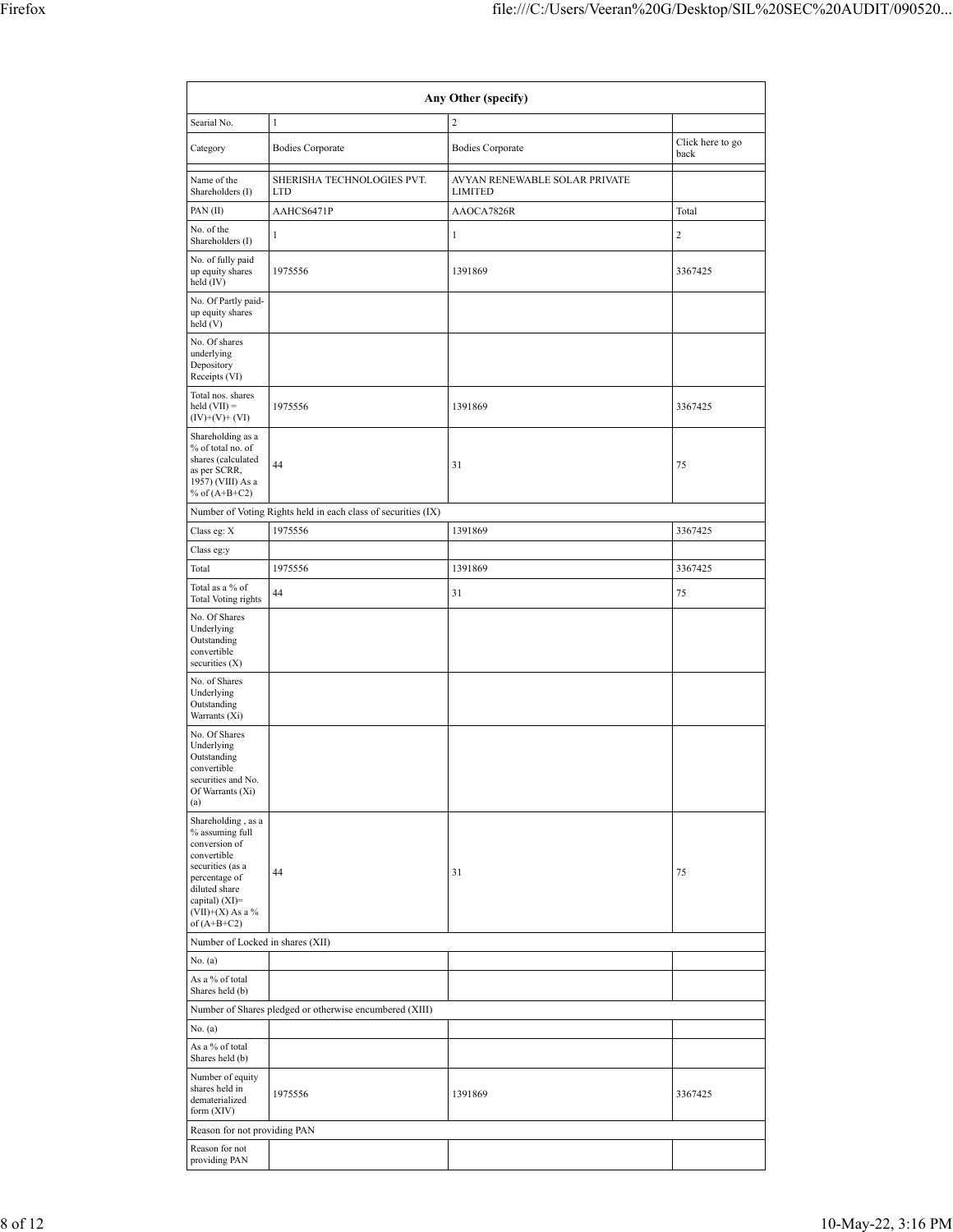Shareholder type Promoter Group Promoter Promoter Promoter Group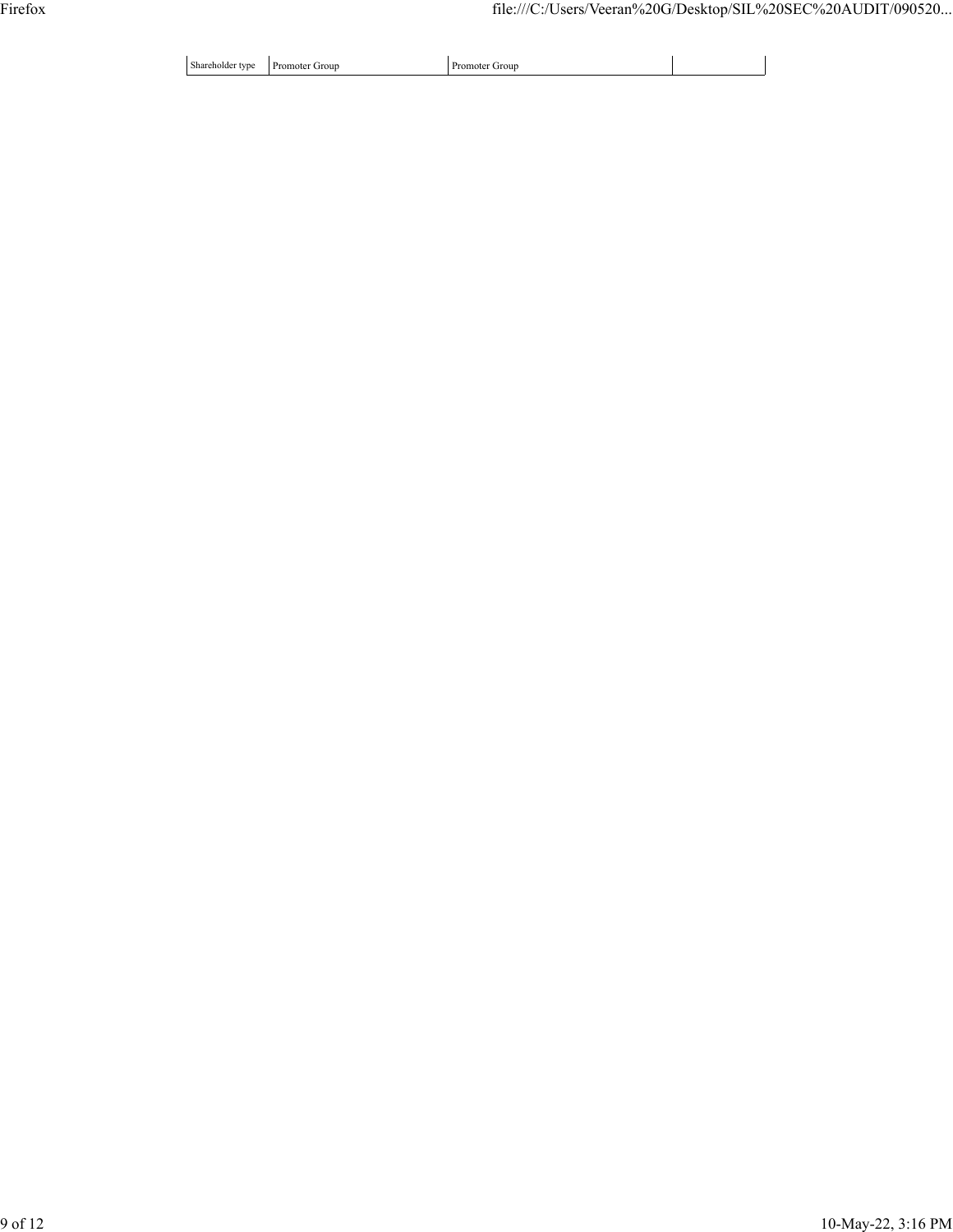|                                                                                                                                                                                      | Individuals - ii. Individual shareholders holding nominal share capital in excess of Rs. 2 lakhs. |                                |                             |                                      |                          |  |  |  |  |  |  |  |  |
|--------------------------------------------------------------------------------------------------------------------------------------------------------------------------------------|---------------------------------------------------------------------------------------------------|--------------------------------|-----------------------------|--------------------------------------|--------------------------|--|--|--|--|--|--|--|--|
| Searial No.                                                                                                                                                                          | 1                                                                                                 | $\overline{2}$                 | 3                           | 4                                    |                          |  |  |  |  |  |  |  |  |
| Name of the<br>Shareholders (I)                                                                                                                                                      | <b>HITESH KUMAR</b><br>VEERCHANDJI JAIN                                                           | CHANDRAKUMAR<br>KHANMALJI JAIN | <b>UTTAM</b><br><b>SHAH</b> | <b>S RAJESH</b><br><b>KUMAR JAIN</b> | Click here to<br>go back |  |  |  |  |  |  |  |  |
| PAN(II)                                                                                                                                                                              | AHOPJ3893M                                                                                        | AAFPJ8043F                     | AAAPU4159L                  | AAOPJ1841L                           | Total                    |  |  |  |  |  |  |  |  |
| No. of fully paid<br>up equity shares<br>held (IV)                                                                                                                                   | 109598                                                                                            | 71800                          | 59154                       | 55326                                | 295878                   |  |  |  |  |  |  |  |  |
| No. Of Partly paid-<br>up equity shares<br>held (V)                                                                                                                                  |                                                                                                   |                                |                             |                                      |                          |  |  |  |  |  |  |  |  |
| No. Of shares<br>underlying<br>Depository<br>Receipts (VI)                                                                                                                           |                                                                                                   |                                |                             |                                      |                          |  |  |  |  |  |  |  |  |
| Total nos. shares<br>$held (VII) =$<br>$(IV)+(V)+(VI)$                                                                                                                               | 109598                                                                                            | 71800                          | 59154                       | 55326                                | 295878                   |  |  |  |  |  |  |  |  |
| Shareholding as a<br>% of total no. of<br>shares (calculated<br>as per SCRR,<br>1957) (VIII) As a<br>% of $(A+B+C2)$                                                                 | 2.44                                                                                              | 1.6                            | 1.32                        | 1.23                                 | 6.59                     |  |  |  |  |  |  |  |  |
|                                                                                                                                                                                      | Number of Voting Rights held in each class of securities (IX)                                     |                                |                             |                                      |                          |  |  |  |  |  |  |  |  |
| Class eg: X                                                                                                                                                                          | 109598                                                                                            | 71800                          | 59154                       | 55326                                | 295878                   |  |  |  |  |  |  |  |  |
| Class eg:y                                                                                                                                                                           |                                                                                                   |                                |                             |                                      |                          |  |  |  |  |  |  |  |  |
| Total                                                                                                                                                                                | 109598                                                                                            | 71800                          | 59154                       | 55326                                | 295878                   |  |  |  |  |  |  |  |  |
| Total as a % of<br>Total Voting rights                                                                                                                                               | 2.44                                                                                              | 1.6                            | 1.32                        | 1.23                                 | 6.59                     |  |  |  |  |  |  |  |  |
| No. Of Shares<br>Underlying<br>Outstanding<br>convertible<br>securities (X)                                                                                                          |                                                                                                   |                                |                             |                                      |                          |  |  |  |  |  |  |  |  |
| No. of Shares<br>Underlying<br>Outstanding<br>Warrants (Xi)                                                                                                                          |                                                                                                   |                                |                             |                                      |                          |  |  |  |  |  |  |  |  |
| No. Of Shares<br>Underlying<br>Outstanding<br>convertible<br>securities and No.<br>Of Warrants (Xi)<br>(a)                                                                           |                                                                                                   |                                |                             |                                      |                          |  |  |  |  |  |  |  |  |
| Shareholding, as a<br>% assuming full<br>conversion of<br>convertible<br>securities (as a<br>percentage of<br>diluted share<br>capital) (XI)=<br>$(VII)+(X)$ As a %<br>of $(A+B+C2)$ | 2.44                                                                                              | 1.6                            | 1.32                        | 1.23                                 | 6.59                     |  |  |  |  |  |  |  |  |
| Number of Locked in shares (XII)                                                                                                                                                     |                                                                                                   |                                |                             |                                      |                          |  |  |  |  |  |  |  |  |
| No. (a)                                                                                                                                                                              |                                                                                                   |                                |                             |                                      |                          |  |  |  |  |  |  |  |  |
| As a % of total<br>Shares held (b)                                                                                                                                                   |                                                                                                   |                                |                             |                                      |                          |  |  |  |  |  |  |  |  |
| Number of equity<br>shares held in<br>dematerialized<br>form (XIV)                                                                                                                   | 109598                                                                                            | 71800                          | 59154                       | 55326                                | 295878                   |  |  |  |  |  |  |  |  |
| Reason for not providing PAN                                                                                                                                                         |                                                                                                   |                                |                             |                                      |                          |  |  |  |  |  |  |  |  |
| Reason for not<br>providing PAN                                                                                                                                                      |                                                                                                   |                                |                             |                                      |                          |  |  |  |  |  |  |  |  |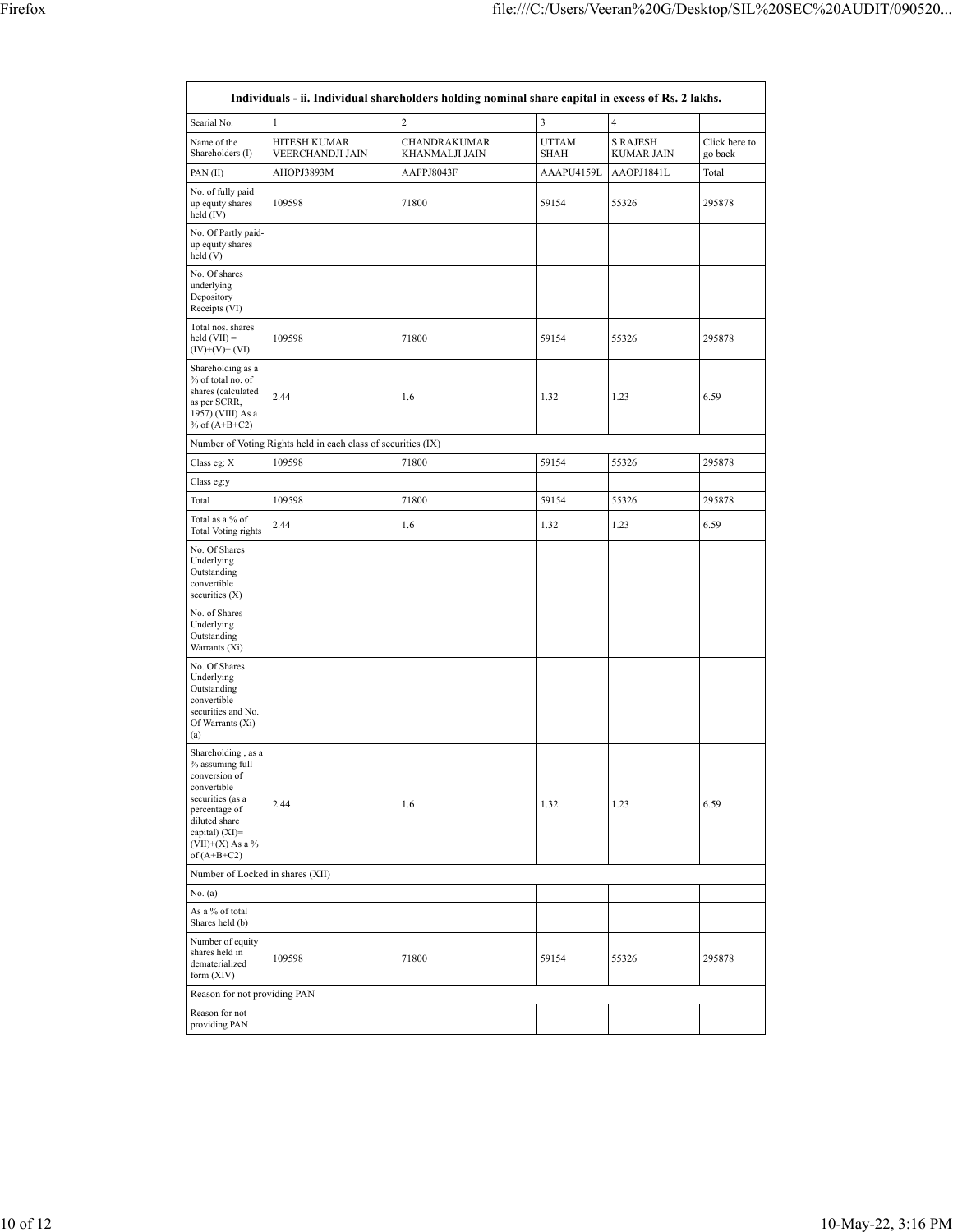| Any Other (specify)                                                                                                                                                                  |                            |                                                               |                     |                              |                          |  |  |  |  |  |  |
|--------------------------------------------------------------------------------------------------------------------------------------------------------------------------------------|----------------------------|---------------------------------------------------------------|---------------------|------------------------------|--------------------------|--|--|--|--|--|--|
| Searial No.                                                                                                                                                                          | $\mathbf{1}$               | $\overline{c}$                                                | 3                   | $\overline{4}$               |                          |  |  |  |  |  |  |
| Category                                                                                                                                                                             | <b>Bodies</b><br>Corporate | <b>Bodies Corporate</b>                                       | Clearing<br>Members | Non-Resident Indian<br>(NRI) |                          |  |  |  |  |  |  |
| Category / More<br>than 1 percentage                                                                                                                                                 | Category                   | More than 1 percentage of shareholding                        | Category            | Category                     |                          |  |  |  |  |  |  |
| Name of the<br>Shareholders (I)                                                                                                                                                      |                            | DUGAR FINANCE AND<br><b>INVESTMENTS LIMITED</b>               |                     |                              | Click here to go<br>back |  |  |  |  |  |  |
| PAN(II)                                                                                                                                                                              |                            | AAACD1947N                                                    |                     |                              | Total                    |  |  |  |  |  |  |
| No. of the<br>Shareholders (I)                                                                                                                                                       | 12                         | 1                                                             | 6                   | $\overline{4}$               | 22                       |  |  |  |  |  |  |
| No. of fully paid<br>up equity shares<br>held (IV)                                                                                                                                   | 146960                     | 59154                                                         | 709                 | 658                          | 148327                   |  |  |  |  |  |  |
| No. Of Partly paid-<br>up equity shares<br>held(V)                                                                                                                                   |                            |                                                               |                     |                              |                          |  |  |  |  |  |  |
| No. Of shares<br>underlying<br>Depository<br>Receipts (VI)                                                                                                                           |                            |                                                               |                     |                              |                          |  |  |  |  |  |  |
| Total nos. shares<br>$held (VII) =$<br>$(IV)+(V)+(VI)$                                                                                                                               | 146960                     | 59154                                                         | 709                 | 658                          | 148327                   |  |  |  |  |  |  |
| Shareholding as a<br>% of total no. of<br>shares (calculated<br>as per SCRR,<br>1957) (VIII) As a<br>% of $(A+B+C2)$                                                                 | 3.27                       | 1.32                                                          | 0.02                | 0.01                         | 3.3                      |  |  |  |  |  |  |
|                                                                                                                                                                                      |                            | Number of Voting Rights held in each class of securities (IX) |                     |                              |                          |  |  |  |  |  |  |
| Class eg: $\mathbf X$                                                                                                                                                                | 146960                     | 59154                                                         | 709                 | 658                          | 148327                   |  |  |  |  |  |  |
| Class eg:y                                                                                                                                                                           |                            |                                                               |                     |                              |                          |  |  |  |  |  |  |
| Total                                                                                                                                                                                | 146960                     | 59154                                                         | 709                 | 658                          | 148327                   |  |  |  |  |  |  |
| Total as a % of<br>Total Voting rights                                                                                                                                               | 3.27                       | 1.32                                                          | 0.02                | 0.01                         | 3.3                      |  |  |  |  |  |  |
| No. Of Shares<br>Underlying<br>Outstanding<br>convertible<br>securities (X)                                                                                                          |                            |                                                               |                     |                              |                          |  |  |  |  |  |  |
| No. of Shares<br>Underlying<br>Outstanding<br>Warrants (Xi)                                                                                                                          |                            |                                                               |                     |                              |                          |  |  |  |  |  |  |
| No. Of Shares<br>Underlying<br>Outstanding<br>convertible<br>securities and No.<br>Of Warrants (Xi)<br>(a)                                                                           |                            |                                                               |                     |                              |                          |  |  |  |  |  |  |
| Shareholding, as a<br>% assuming full<br>conversion of<br>convertible<br>securities (as a<br>percentage of<br>diluted share<br>capital) (XI)=<br>$(VII)+(X)$ As a %<br>of $(A+B+C2)$ | 3.27                       | 1.32                                                          | 0.02                | 0.01                         | 3.3                      |  |  |  |  |  |  |
| Number of Locked in shares (XII)                                                                                                                                                     |                            |                                                               |                     |                              |                          |  |  |  |  |  |  |
| No. (a)                                                                                                                                                                              |                            |                                                               |                     |                              |                          |  |  |  |  |  |  |
| As a % of total<br>Shares held (b)                                                                                                                                                   |                            |                                                               |                     |                              |                          |  |  |  |  |  |  |
| Number of equity<br>shares held in<br>dematerialized<br>form $(XIV)$                                                                                                                 | 128060                     | 59154                                                         | 709                 | 658                          | 129427                   |  |  |  |  |  |  |
| Reason for not providing PAN                                                                                                                                                         |                            |                                                               |                     |                              |                          |  |  |  |  |  |  |
| Reason for not<br>providing PAN                                                                                                                                                      |                            |                                                               |                     |                              |                          |  |  |  |  |  |  |